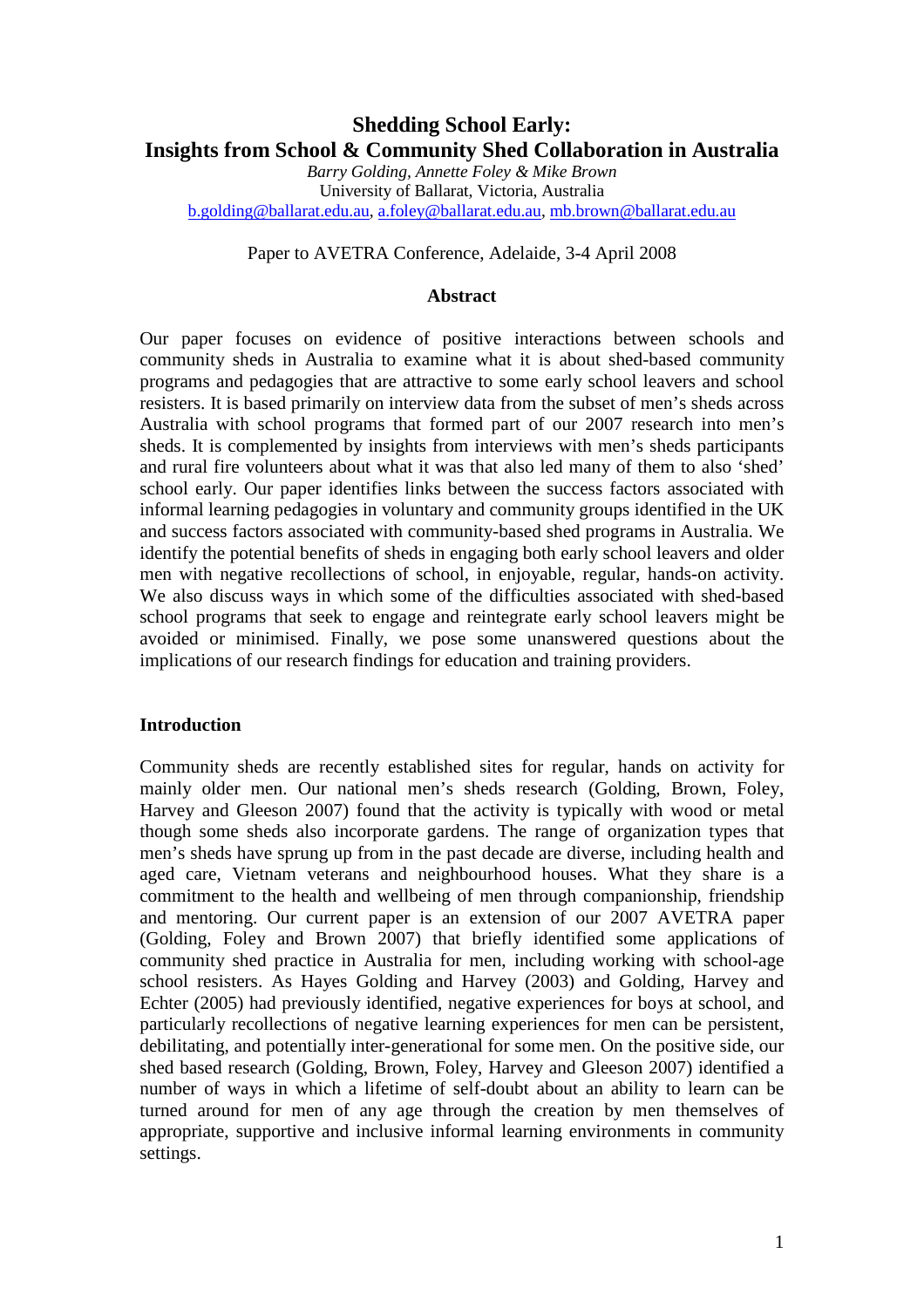As elaborated in the Limitations section later, our research is necessarily exploratory, given that only around ten of approximately 200 of the recently established community shed-based organizations have significant numbers of school age people involved in programs.

## *Leaving school early*

The phenomenon of leaving school early is not new. Unlike most of today's school age children in Australia who are more likely than not to complete Year 12, most older people (55+) left school well before Year 12. For people now in their 70's and 80s, early leaving was seen as normal and was typically before Year 10. What has changed in the past decade (Marks and McMillan 2001) is that the long-term penalties, in terms of likely employment and income prospects of leaving school very early are statistically very high. A wide range of social indicators (Vinson 2007) now implicates early school leaving as one of several critical indicators of socio-economic disadvantage. For this reason much effort has been expended in schools by governments, particularly since the recession of the 1990s when high levels of youth unemployment became politically untenable to adapt and broaden school curriculum in the later years in order to embrace and involve young people more likely to leave (Dwyer and Wyn 2001). Much of this effort in Australia since 1995 (Keating 1997) has gone into vocationalising parts of school curriculum and invoking pathways other than from school to university that include some work-related educational experiences while still at school.

It is important to note that early school leaving is not an independent variable. Vinson's other indicators of socio-economic disadvantage (such as high rates of incarceration and psychiatric admission, low birth weight and low income) interact and contribute to a family's ability to keep students at school. Vinson's maps of the spatial distribution of overall disadvantage, evidence of its intergenerational persistence over time and in the same regions confirms that *where* Australians are born also makes a huge difference as to when a child is likely to leave school before the age of sixteen (BRS 2000, p.79). Vinson's maps graphically confirm the debilitating regional effect in the last decade of global warming on inland farming. As Golding and Pattison (2004) have demonstrated, regional inequities are also related to the inequity in service provision particularly in remote Indigenous communities.

## *Negative recollections of school*

While we acknowledge that both boys and girls are adversely affected by early leaving, we focus in the rest of our paper on the evidence of the lasting impact on men of negative experiences of school while they were boys. Our reasons for concentrating on men are threefold. The first is that boys are around one half as likely as girls to enrol in a tertiary course post Year 12 (2006 Victorian VTAC and ABS data, *The Age*  2007). Since this fact is independent of the family and regional factors identified in the previous paragraph, there is something on average about a combination of boy's experiences of school, work opportunities and perceptions of formal study that is significantly different from a girl's experience. As a consequence, unless men with limited post-compulsory education and negative experiences of school come back later in life to formal education, we are likely to be confronting some of the same intergenerational and gendered inequities in 50 years time as we are today.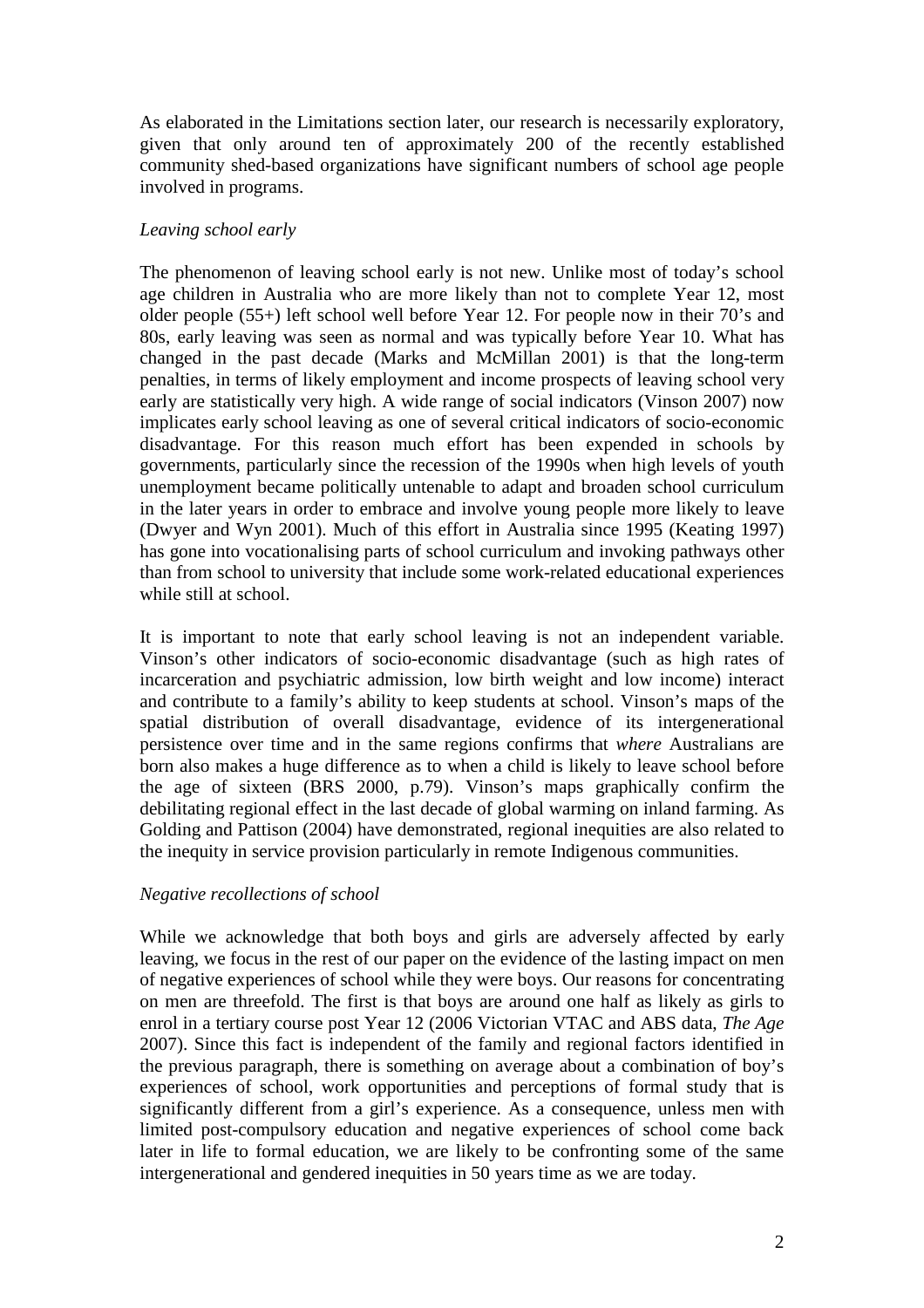Our second and third reasons are pragmatic and opportunistic. Through our research with older men in community contexts (Golding, Harvey and Echter 2005; Golding, Brown, Foley, Harvey & Gleeson 2007) we have access to a unique body of new data from a cohort of men with limited experiences of formal education, around two thirds of whom identify that they had not enjoyed learning at school. Through our community men's sheds research, we have also stumbled on a number of fascinating, innovative and very successful programs where these older men are mentoring young people who are actively resisting being at school. There is evidence that some of these school resisters, typically described as being disengaged, can be encouraged, through regular community shed-based experiences with older men and in collaboration with schools, to return to school.

#### **Literature review**

#### *The lasting impact of boys leaving school early*

There is evidence of the persistence of negative school experiences from research in some other countries. It is already widely known from research in the UK that …

What happens at school has a significant and sometimes lasting impact on subsequent attitudes towards education and patterns of participation in postcompulsory learning. … There is a broad consensus among many researchers exploring this field that the school environment has a particularly key role in shaping male identities, attitudes and behaviour patterns (McGivney 2004, p.55).

What is less well known, and what forms the focus of the current paper, is the persistent and debilitating nature of these attitudes on other aspects of men's lives over the life course.

Indifferent or negative experiences of school are identified by Ward (2003, cited in McGivney 2004, p.55) as being typically related to '… underachievement, boredom, bullying from other pupils, lack of interest or attention from their teachers and insufficient or no support when struggling to acquire literacy skills'. Haywood & Mac an Ghaill 2003, p.79) identify schools in the UK as 'masculinity making devices … in complex interrelationships with other social and cultural sites including the family, labour markets, media representations, cultural technologies and the legal system'. However they identify contemporary schooling as 'the most strategic site' for 'the creation and contestation of masculinities' because 'it offers a condensed range of experiences in a sustained and mandatory fashion' (p.79). The role of contemporary schools in shaping attitudes towards education generally, and towards masculinities in particular, have come into high relief in the western world with narratives that suggest that '… men are suffering from uncertainty and insecurity as a result of changing employment patterns and diminishing distinctions between male and female roles' (McGivney 2004, p.56). Lloyd (2002, p.6) suggests that …

These (and other) attitudes towards the workplace, women and masculinity compound the difficulties that young men have. These attitudes can make them reluctant to learn, reluctant to accept the changing workplace, impatient and reluctant to work harder for what they want.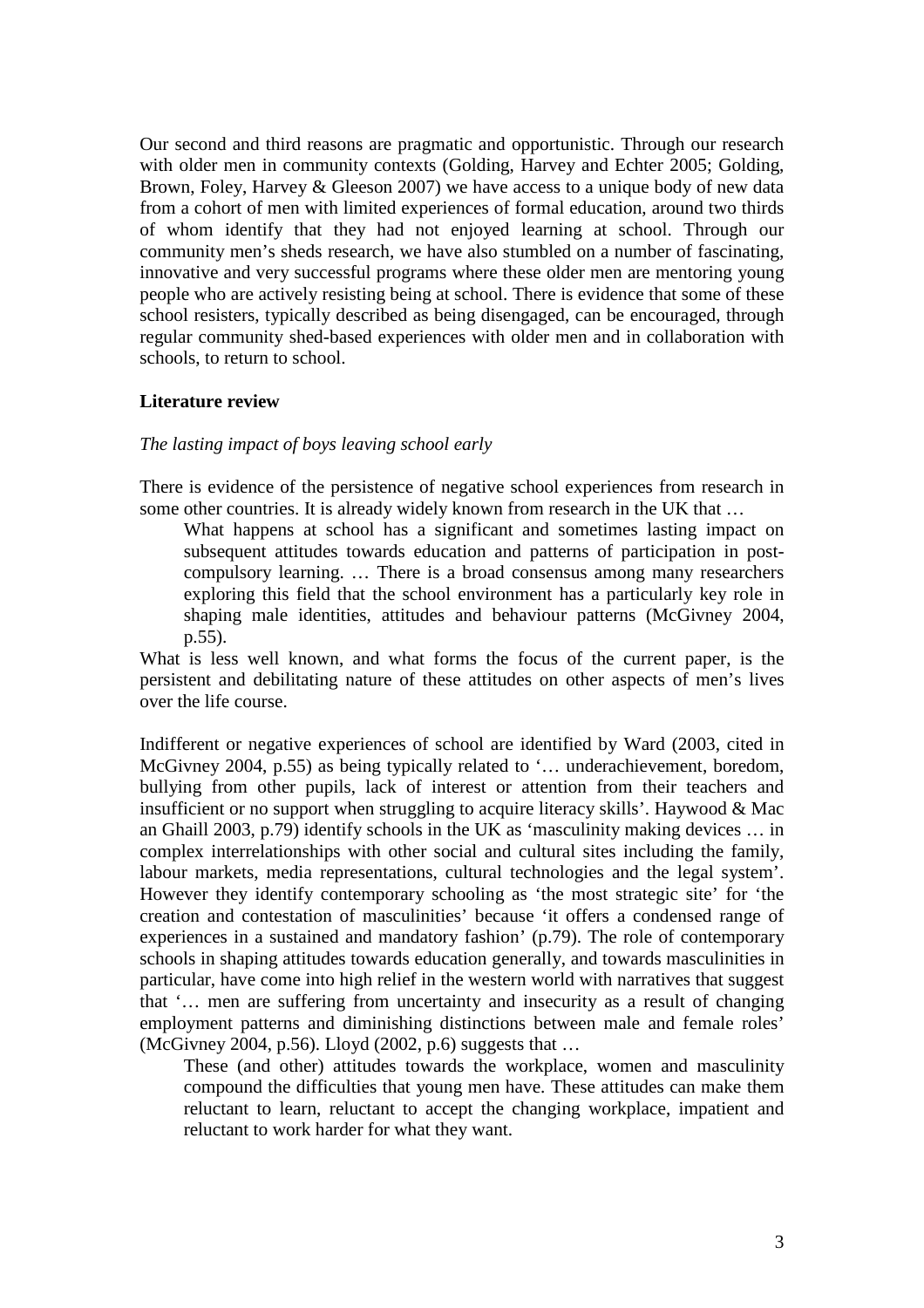McGivney (2004) summarised the UK literature on the effect attitudes to schooling of 'laddish behaviour' (behaving 'like a bloke' in Australia) and more broadly to conform to prevailing constructions of hegemonic masculinity. McGivney (1999) identified boys in the UK, especially those from working-class backgrounds, as being more 'obliged to conform to certain forms of 'laddish' behaviour in order to maintain face among their peers, including working or be seen to be work – hard at school' (McGivney 2004, p.57). McGivney (2004, p.57) concludes that 'The perceived imperative to maintain face and credibility among their male peers emerges from all studies of men both at, and after school.'

## **Method**

The new data are from three Australian research projects exploring the attitudes towards learning of men involved in informal learning as participants and volunteers in community-based learning organizations. The participant survey data from the studies (Golding, Harvey & Echter 2005: N = 339; Golding, Brown, Foley, Harvey & Gleeson 2007: N=211) are supported by interview data with participants and program coordinators. Where the term 'significant' is used, a statistically significant difference  $(p<0.05)$  has been identified in the survey data using a Chi square test of significance.

The first study (Golding, Harvey and Echter 2005) surveyed men in twenty small rural towns in Victoria, involved as either learners in adult and community education, or as volunteers in Australian rules football, senior citizens, fire brigade or landcare organizations. The second was our study of informal learning through 24 communitybased men's sheds in Australia (Golding, Brown, Foley, Harvey and Gleeson 2007). A question was included in both of these studies that asked 'Did you really enjoy learning at school?' that allowed for a 'yes' or 'no' response. Much of the analysis is based on interactions between the way this question was answered by respondents in the studies and the way a range of other questions were answered. Some data are also introduced from a third, national study of learning through fire and emergency service organizations in small and remote Australian towns (Hayes, Golding and Harvey's 2003. While this research was not restricted to men, 85 per cent all volunteer members surveyed were men, a high proportion of whom were older and had left school early.

## **Limitations**

The findings of this paper are limited by its restricted sample of men who were surveyed and interviewed as participants and informal learners in five different community-based organizations (Golding, Harvey and Echter 2005) as well as in community men's sheds. It is likely, based on the evidence and trends identified in the paper, that men who are not participants in many of these organizations are even more likely than those surveyed not to have become involved as volunteers, in part as a consequence of similarly negative experiences of learning at school. The first study was restricted to surveys of men in Victoria. The second study was skewed towards older men (one half of whom were aged over 65 years) who participate in community-based men's sheds. The second study involved surveys and interview and was restricted to men in southern Australian states. We are unable, on the basis of the new data derived only from men, to conclude that women experience similar or different associations between negative experiences at school and life outcomes.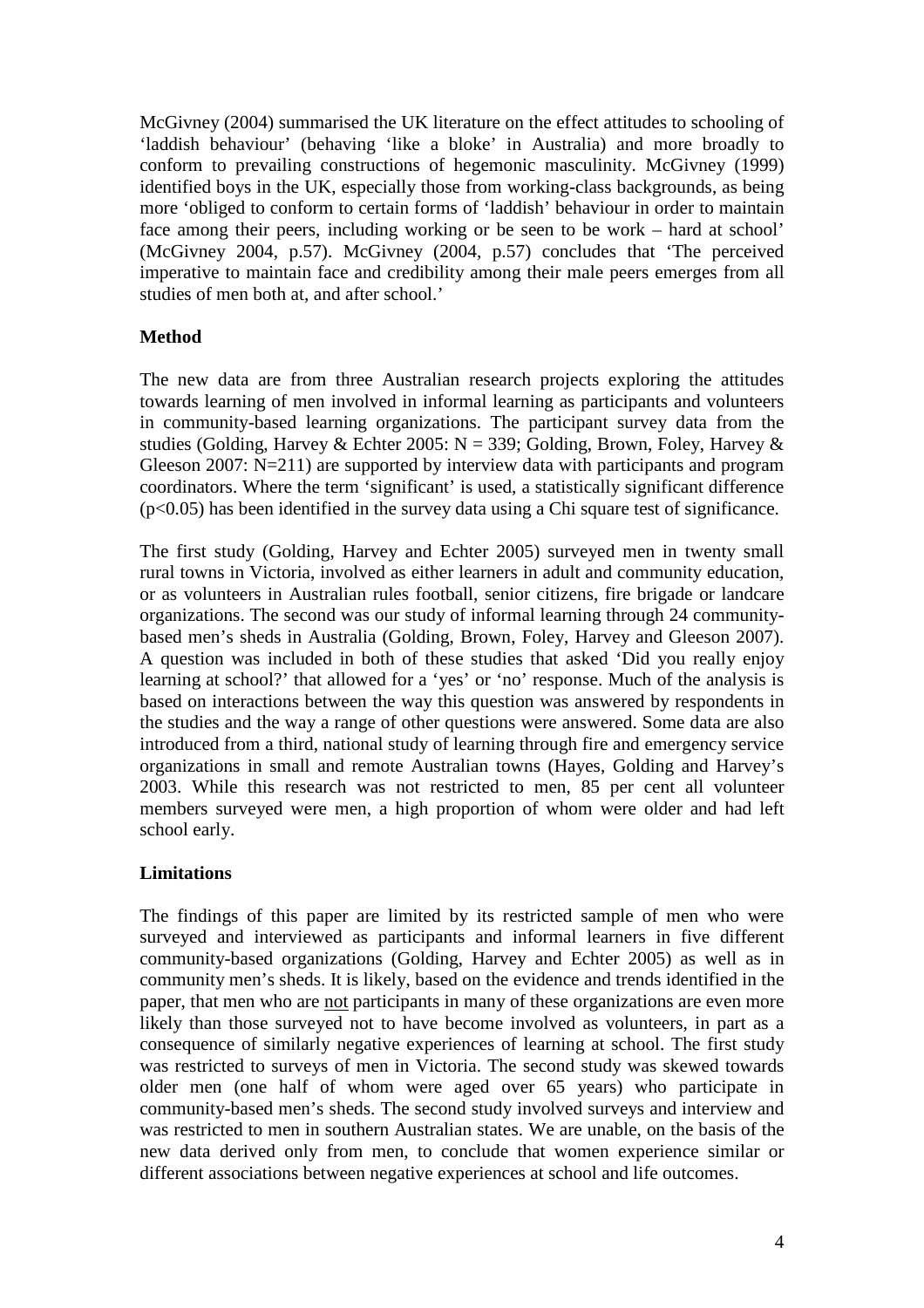Another limitation is that men are reflecting on, judging, and in some instances, discussing with other male peers, experiences that often happened many decades ago. It might be that 'working class' men still feel obliged, through what they see as a desirable masculine image, even decades on, to deny the positive experiences of school and play up the desirable and hegemonic masculine role stereotype - that men should not enjoy learning. As Elliott-Major (2001) neatly summarises from the wider literature, '… [B]oys from a very early age are under pressure to conform to a masculine stereotype – the macho, the rebellious, unemotional male to whom study, school and authority are anathema'.

A final consideration is that while completing school is now perceived as desirable and around 75 per cent of Australians now complete secondary school to Year 12, for older men it was very unusual. In this sense, early school leaving is age-related and cannot be neatly isolated from its social and historical context.

### **Findings about negative school experiences**

### *From the surveys*

Our comprehensive survey of men participating in five community-based organizations in rural Victoria (Golding, Harvey & Echter, 2005, p.7) provided strong and disturbing evidence of the ongoing and debilitating effects of negative experiences at school on involvement in lifelong learning and community activity for men of all ages. On a large number of criteria, men who did not 'really enjoy learning at school' not only had significantly less positive attitudes to adult learning but were much less actively involved in community organizations. They participated significantly less frequently, were less interested in more learning, regarded public speaking skills less highly and rated their computer skills lower. Men who did not enjoy learning at school were significantly less likely to be active or hold leadership roles in community based voluntary organizations or to have recently been involved in formal learning program.

Positive attitudes towards school in Golding, Harvey & Echter's (2005) study (p.8) were significantly related to completion of higher levels of school. Men who left school earlier (particularly older men) had significantly lower self assessed internet skills which flowed through into significant differences in men's post-school education. Men with any form of education or training completed post-school had significantly more opportunities for learning through their community involvement, particularly through positions of responsibility, than men with no formal post-school experience. Men with limited post-school education completions also had significantly lower internet skills, were more likely to regard their age as a barrier to learning and to be attracted by learning opportunities in smaller organizations.

Survey data from Golding, Brown, Foley et al's (2007) study of learning through community-based men's sheds indicate relatively low levels of completed school education not atypical of older men. Four out of ten men who participate in men's sheds (39%) identified Year 9 or below as their highest completed level at school compared with 26 per cent of Australian rural volunteer fire fighters in Hayes, Golding & Harvey's (2004) study, with one third (32%) indicating below Year 9.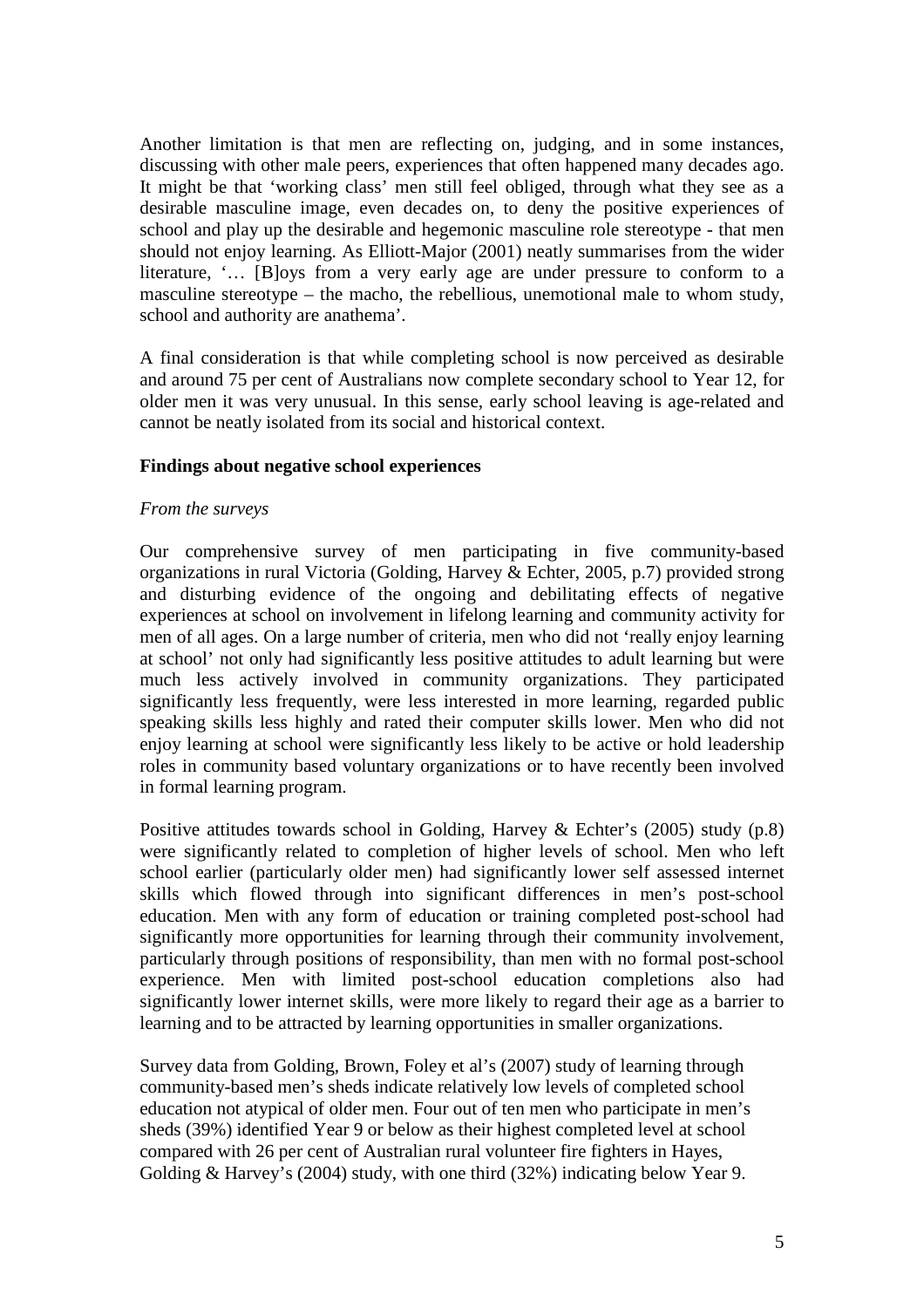Importantly, relatively few men agreed that they 'really enjoyed learning at school' (28% agreed: compared with 26% in the fire fighter study) and only 15 per cent had 'attended a formal learning program in the past year'.

A bank of learning-related questions in Golding Brown and Foley et al's (2007) men's shed study explored men's opinions about their general learning enjoyment, aside from the men's shed, as well as possible general barriers to their further learning. Men were asked to indicate their agreement or disagreement to eight statements beginning with 'I generally enjoy to learn …'. The overwhelming, general learning preference for men who use men's sheds is 'in practical situations' (99% agreement) and 'by doing' (94% agreement). There was strong agreement to the idea of learning generally 'in a group with men' (86% agreement) and also 'in outdoor settings' (76% agreement), though most (75%) men agreed that they also enjoy to learn 'in a mixed group including women'. Around one half of men (48%) agreed that they enjoy learning 'on [their] own from books and other printed material'. Four out of ten men agreed that they enjoy learning 'via the computer or internet' (41% agreement) or 'in a classroom' (40% agreement). These results were broadly similar to the results for the Hayes, Golding and Harvey (2004) rural volunteer fire fighter study. In summary, while men's general enjoyment for men's sheds participants (and also volunteer fire fighters) is for practical, hands on, group learning with other men or women mainly in outdoor settings, a significant minority of male participants were tolerant of some other forms of learning generally, including through texts, via the internet or in a classroom.

#### *Interview data from community men's sheds with programs for school resisters*

Interview data from Golding, Brown, Foley et al's (2007) study of learning through community-based men's sheds included insights from coordinators and mentors involved in shed-based programs for school resisters in all five Australian states. Those students who take part in shed programs, as one Tasmanian shed coordinator explained, are 'typically kids who aren't necessarily interested in academic achievement but enjoy building things, making things, getting out of the class area and working with other members of the community'. Another explained that 'We have got at-risk kids, some of those kids from schools and kids in the community, unemployed people who are bored and isolated and angry.' For such young people it was important to 'be strategic about trying to get creative learning opportunities for them.'

In the same study a Western Australian rural program the emphasis was on 'certain kids that didn't have a significant male influence in their life or had some sort of problem … some at home and some within themselves.' In a city shed program in Western Australia the emphasis was on

… mainly Indigenous boys who were at risk. They didn't like going to school … because school was boring. They got mentored, they made lovely projects, they had a feeling of achievement, they wanted to go on to TAFE, they didn't want to go school, but they enjoyed what we were doing manually.

Shed coordinators working with young people were asked abut what it was about the shed that was attractive. One shed coordinator in South Australia responded that: They are out of school environment … and because we are different, we are not like school teachers … that helps as well, but they learn that they are here to have fun and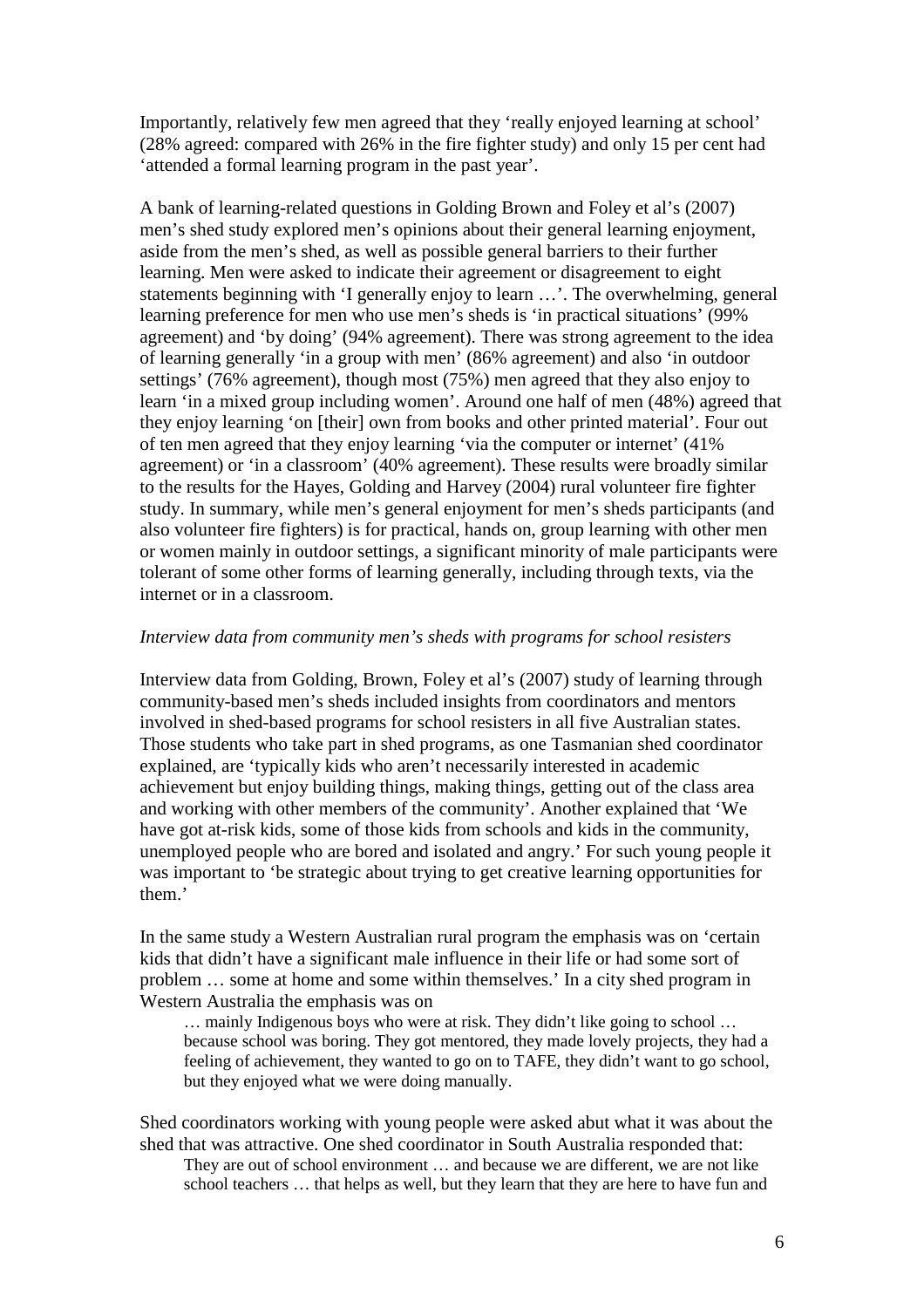they are here to smile and be happy and you can see an improvement in their behaviour over the time. We like to have a little talk with them as well as the little projects that we do with them and hopefully that gives them a bit more confidence in themselves. But … it is only day a week and you don't know the long term effect.

The preparation involved is significant in terms of both mentor and students selection. As one Western Australian city shed coordinator explained:

We have probably trained about 40 or more people to be mentors and that gives us a call of people …who can work with kids. The mentor training is not necessary really, but it is a bit of an insurance and also gives us a chance to get to know the people who are trained. We put together some of the mentors with some of the kids at school and those kids were handpicked.

When asked about what they learn and what the program achieves, a Tasmanian shed mentor explained they learn

… how to cope with people, talk to people and they even mention themselves a little, we don't tell them they are doing that, it just happens you know, because they are the same person … and some of them their home life is never recognised, parents are never home, ... they get a relationship [here] with a one-on-one person. ... Our big success is when we work to attach kids to community, a lot of the kids I work with have barely attachments to anything and school is not a great spot for them.

As a Western Australian shed mentor explained:

Through our contact and coming here they have made long term relationships that are quite strong because they are working as a team … because it is not school related, it is not to do with writing, reading or whatever, because it is skill based the kids have a better team work happening, they're working together for that whole three hours. ... They have built up really good strong relationships and they are all different ages as well and that hasn't affected them

A shed coordinator in a second Tasmanian program made links between the type of young people involved in the program and their likely trajectory.

The smart ones leave the island, in any given year half of them are in Sydney or Melbourne in a few year's time, but these are the kids that stay in the community and they get work on farms or they get work in the bush. So I would like to think that there is a bit of long term investment here. … I always think of it as that stitching of a community, you are connecting people up.

Importantly, the older shed-based mentors also learn in the process that:

The older men who are here, they really take on a different sort of stature almost. They are looking out for them, trying to be a better example, the swearing tones down … There is a bond that develops. There's this mutual respect between those two different age groups that really develops, it is something to see.

As another shed program coordinator explained, 'We are actually here because we want to get as much out of it as what the kids do.' There is a broader agenda in men working with young people, as one New South Wales shed program coordinator explained.

The sort of environment that we have here is also attempting to restore good social images of blokes, so that blokes don't feel frightened about passing on the skills to younger guys … The number of teachers in the primary schools that are males you can count on one hand. No-one will put their hand up to work in a primary school because of the stigma that surrounds that sort of environment. So we are really looking into affirming the guys for the contribution that they are making and attempting to put some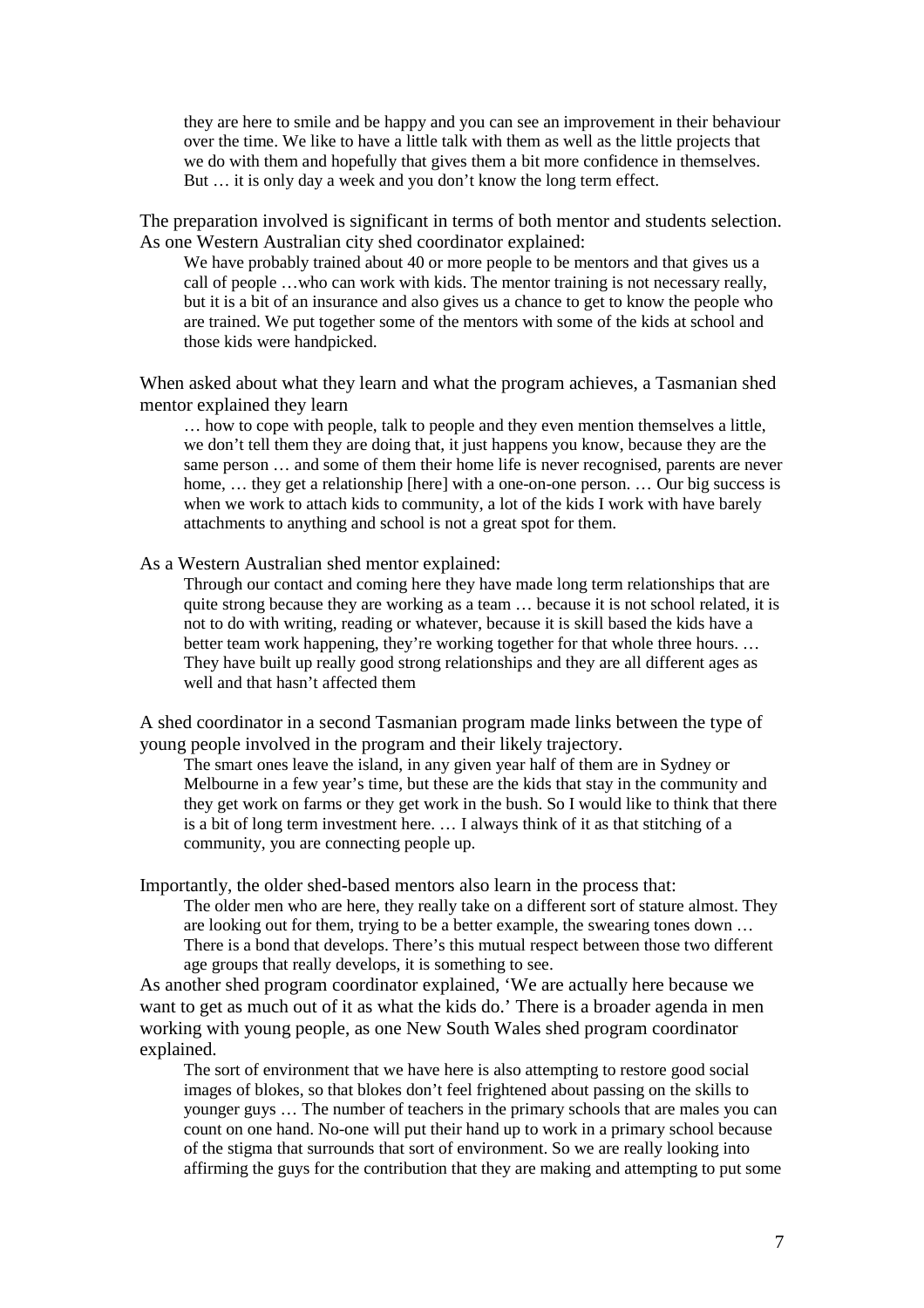of those negative sort of stereotypes to one side and say 'That may exist, but it is very much in the minority, the average bloke is not like that and let's do some good stuff together' and it gathers its own momentum.

### **Discussion**

## *What potential do sheds have for young people?*

Whilst many recent research projects have identified high levels of school disengagement, particularly for boys, relatively few studies have identified the use of intergenerational, hands-on learning alternatives outside and beyond the school with mentoring by older men as described in community men's sheds. Further research is necessary to determine to what extent it is one or a combination of several different factors that works for young people: the attraction of learning informally through 'hands on' experiences, 'getting out of school', the careful selection and matching of young people with mentors, the 'fresh start' in a non-school site without 'teachers', the one-on-one mentoring and role modelling (typically with an older male tradesperson), or the social informality or the discipline of working responsibly and safely with equipment and tools.

The experiences for young people in men's sheds appears to uniquely combine parts of what might be experienced in a trade pre-apprenticeship program, the discipline of the traditional 'master and apprentice' relationship in vocational education and training (VET) and a caring fathering/grandfathering relationship. As observed in the previous section, it is not just about young people, but the 'stitching of community'. The mentoring has potential value to the mentor, the mentee, their families and wider community. It has the potential to simultaneously break the pattern of disengagement and value both young person and the (usually retired) tradesman. It serves to connect people (including experienced older people) with youth in ways that would otherwise not occur while at the same time negating some of the negative and debilitating stereotypes about contact between young people and older men, as alluded to by an interviewee above.

The apparent effectiveness of informal group learning in this particular community of practice, particularly for and with young people and men 'from low socio-economic backgrounds [who] have traditionally bade up the numbers of early school leavers and … [who] are least likely to benefit from education' (Dwyer and Wyn 2001, p.133, citing Lamb, Dwyer and Wyn 2000) who share negative experiences and recollections of school respectively, has important potential implications for education and training providers. The findings may also be pertinent for supporters of the ability of formal delivery, accreditation and certification to re-skill and re-train men who are unemployed and with low assessed literacy and numeracy. Lattimore (2007, p.187), in a comprehensive review of *Men not at work,* has, on the contrary, concluded that '… the worldwide literature on the effectiveness of training for the economically inactive has been relatively pessimistic about its ability to [re-integrate] displaced older workers into the labour market'.

Some of this mismatch between the promise and reality of vocational reskilling of adults is blamed, by both governments and education and training advocates, on the men themselves. In particular, the blame is attached to the comparatively low average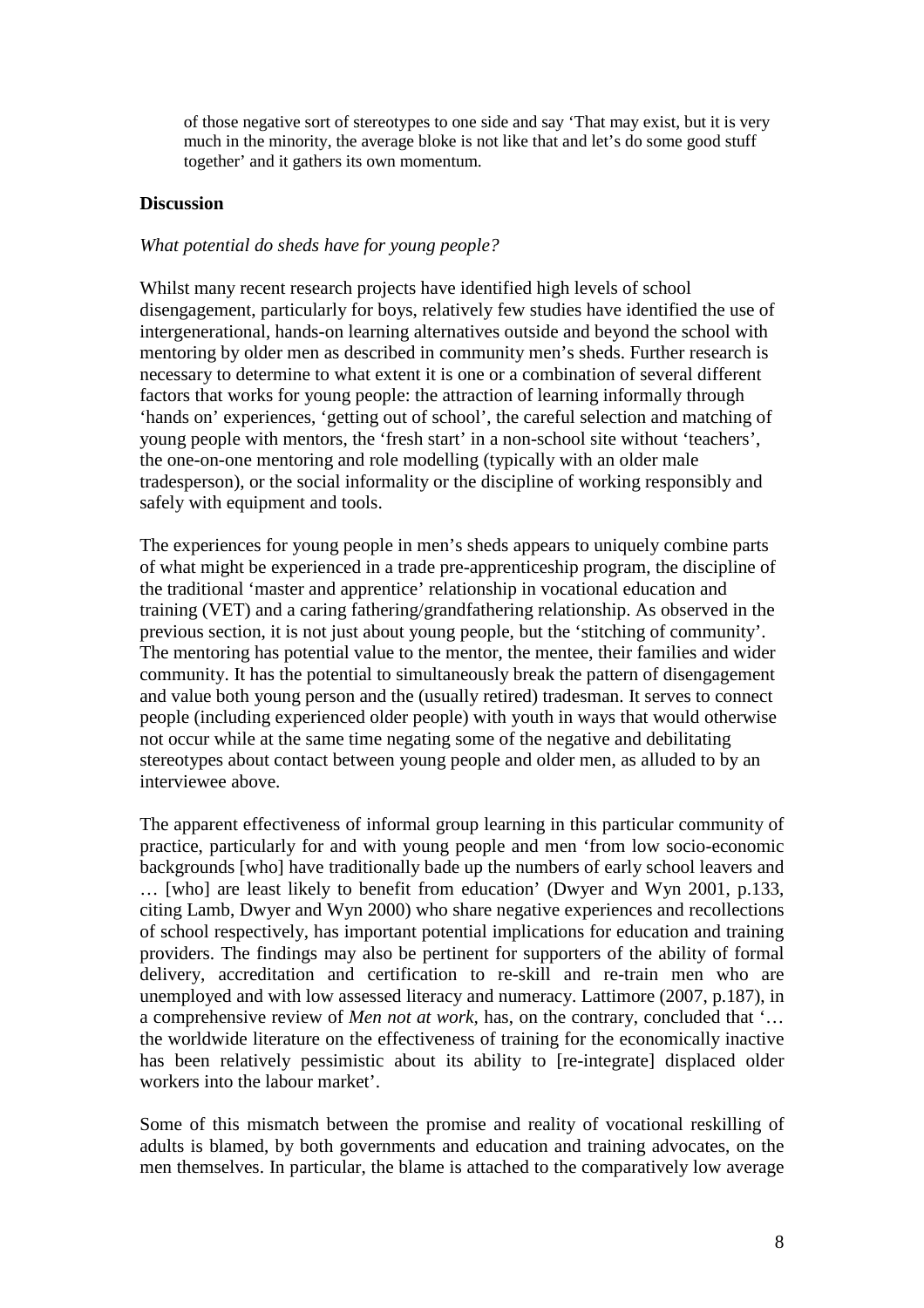formal literacy and numeracy levels of men not in work, not participating in or completing VET programs or achieving outcomes from such programs when they do participate. As Black (2007, p.12) suggests, the interests of '… a professional sector comprising trainers, teachers and organizational advocates … are bound up with an inflated 'autonomous' notion of literacy and numeracy.' Exposing such men to more of the same high levels of instructional literacy, abstracted teaching formality and standardised formal assessment that alienated them at school is, unsurprisingly, likely to be both unwise and counterproductive.

Our research also has present day implications for boys alienated from school, in the context of persistent calls to prevent early school leaving by raising mandatory school leaving ages. As Dockerty (2005, cited in Lattimore 2007, p.204) puts it,

It seems dangerous to paint all young people with the same brush and surely there are some young people who are simply not well suited to the schooling environment, either in terms of their individual preferences or of the benefits they can expect to gain.

The general statistical inference that more years of formal education necessarily leads to better labour performance has been questioned for non-academically oriented male students by Lattimore (2007). As Lattimore (2007, p.226) concluded,

[I]n the absence of changes in school practices, mandatory extensions of schooling might be seen as asking a sub-group of non-academically oriented students to do more of what has so far served them badly.

#### *What are some of the difficulties?*

Despite theses advantages, we identify a number of difficulties associated with setting up similar, collaborative, shed-based school programs to engage and reintegrate early school leavers. Most sheds do not have school programs and those that do are not sustainable without the significant input of volunteers as mentors. All community sheds that involve young people need to ensure formal approval of adult suitability for working with children (some including girls as participants), close attention to occupational health and safety and safe operation and maintenance of equipment and tools. Most of those community sheds that run young people's programs ensure that separate sessions are also available for older men and attempt to make re-entry to school for your people (or at least a pathway to post-compulsory vocational training) the end goal. The main difficulty is ensuring the level of commitment required of volunteers, including getting access to properly trained or prepared mentors. As one coordinator explained,

It takes a lot of coordination and you have to have some pretty dedicated people … I would dearly love to have someone do that support because it is an awful lot of work and some people just have not been able to hang on for the ride and work, they have just found it too daunting … it's a big ask.

Several sheds have supplemented the limited funds for their programs with older men with money from schools for providing a valuable service to young people and their local school communities. Most shed-based programs select prospective young people that mentors feel capable of working with and have relatively small numbers of young people allocated to and working with each mentor. A small number of community sheds (including Pete's Shed in Bridgewater, Tasmania and The Shed in Hackham, South Australia) have specialised in disengaged youth and have built adjacent learning areas with computer access to help reorientate students to other forms of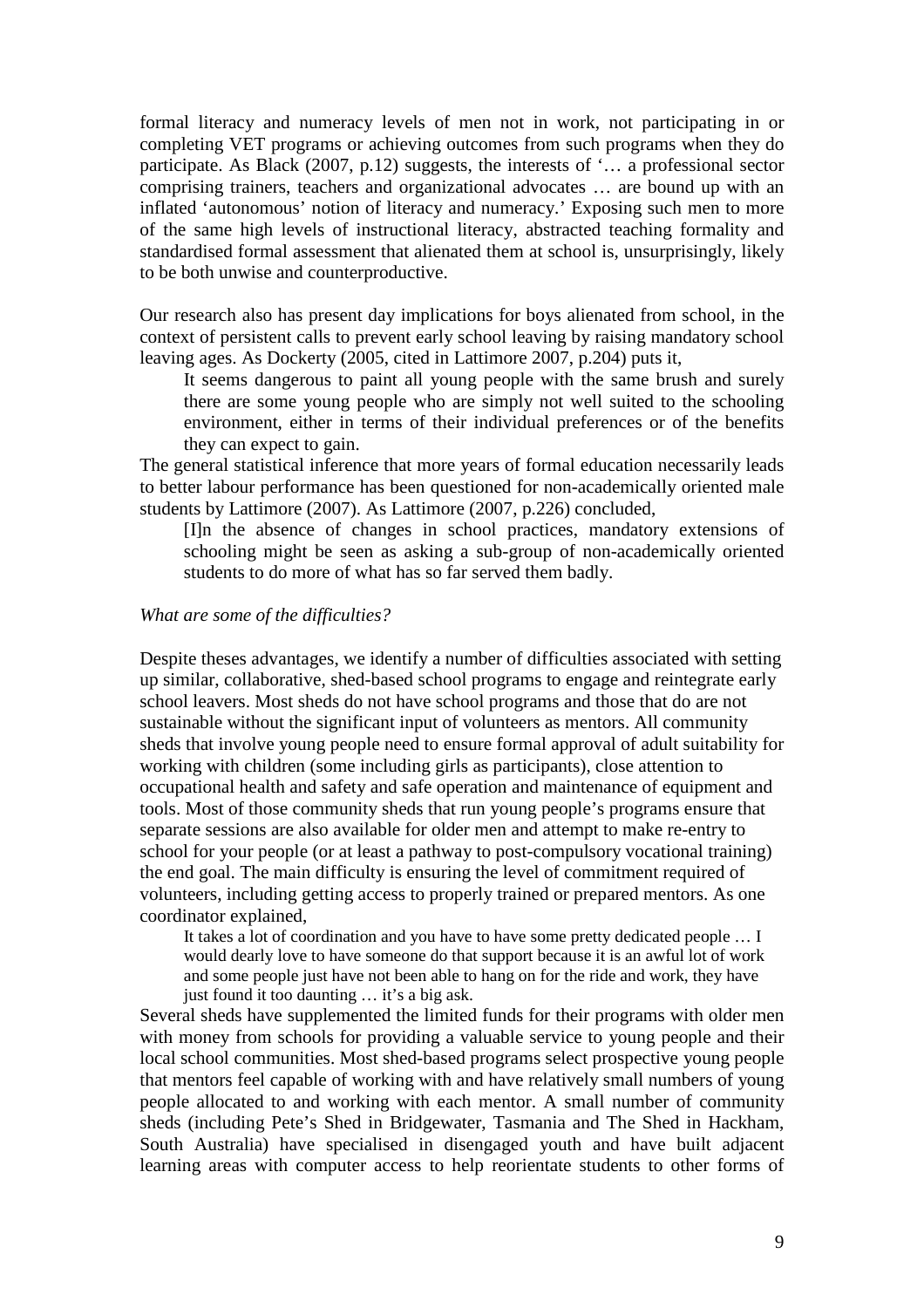learning on site. These sheds deliberately have shed titles that do not include the term 'men'. In all programs with young people, liaison with schools (and in some cases police, youth, health and welfare workers) is essential to identify, select and support potential shed participants, to develop appropriately flexible shed-based programs and to identify possible overlap with school and VET curriculum.

### *What questions does this raise for education and training providers?*

This research raises a number of unanswered and difficult questions about gendered pedagogies at work here that need further research, including data from the young people themselves. There is a need to identify what it is that young people learn in mentoring relationships in men's sheds, and how that learning might be recognised and recorded. That research would seek to identify what longer-term impacts shed experiences have on school completion by year level as well as its impact on both vocational skills and self-esteem. Dwyer and Wyn (2001, p.130) identify gender as a 'powerful in structuring conditions under which young people form and negotiate their identities'. The research poses questions about the desirability (or otherwise) of educating and training young people in gendered contexts, given that 'Some researchers claim that Australia has one of the most gender segregated labour markets in the OECD' (Dwyer and Wyn 2001, p.129).

## **Conclusion**

We conclude that negative recollections of school experiences and leaving school can have significant and debilitating, long-term impacts on men's and boy's perceptions of themselves as learners that extend well into retirement for some men. Our research has shown that these effects include but go well beyond the significantly diminished likelihood of engaging at school, undertaking post-compulsory education or training or of becoming lifelong learners. The other effects include men's significantly diminished likelihood of obtaining and keeping satisfying work, maintaining family relationships and taking on voluntary community roles and responsibilities. For many older men with negative recollections of school, the formality of accredited reeducation and re-training can be part of the problem rather than *the* solution. For these men, significant gains can be made to perceptions of themselves as learners as well as to their employability and life skills through learning in informal communities of practice such as those produced in community-based men's sheds. Our paper identifies some ways in which boys and men who experienced somewhat similar early disengagement at school, can be brought together in shed-based settings for their mutual benefit. It also identifies some unanswered questions for further research.

### **Acknowledgements**

We gratefully acknowledge the generous contribution of volunteers as interviewees and survey respondents in our research. We also acknowledge valuable research funding from the Adult Community and Further Education Board, Victoria and National Centre for Vocational Education Research and advice from referees.

### **References**